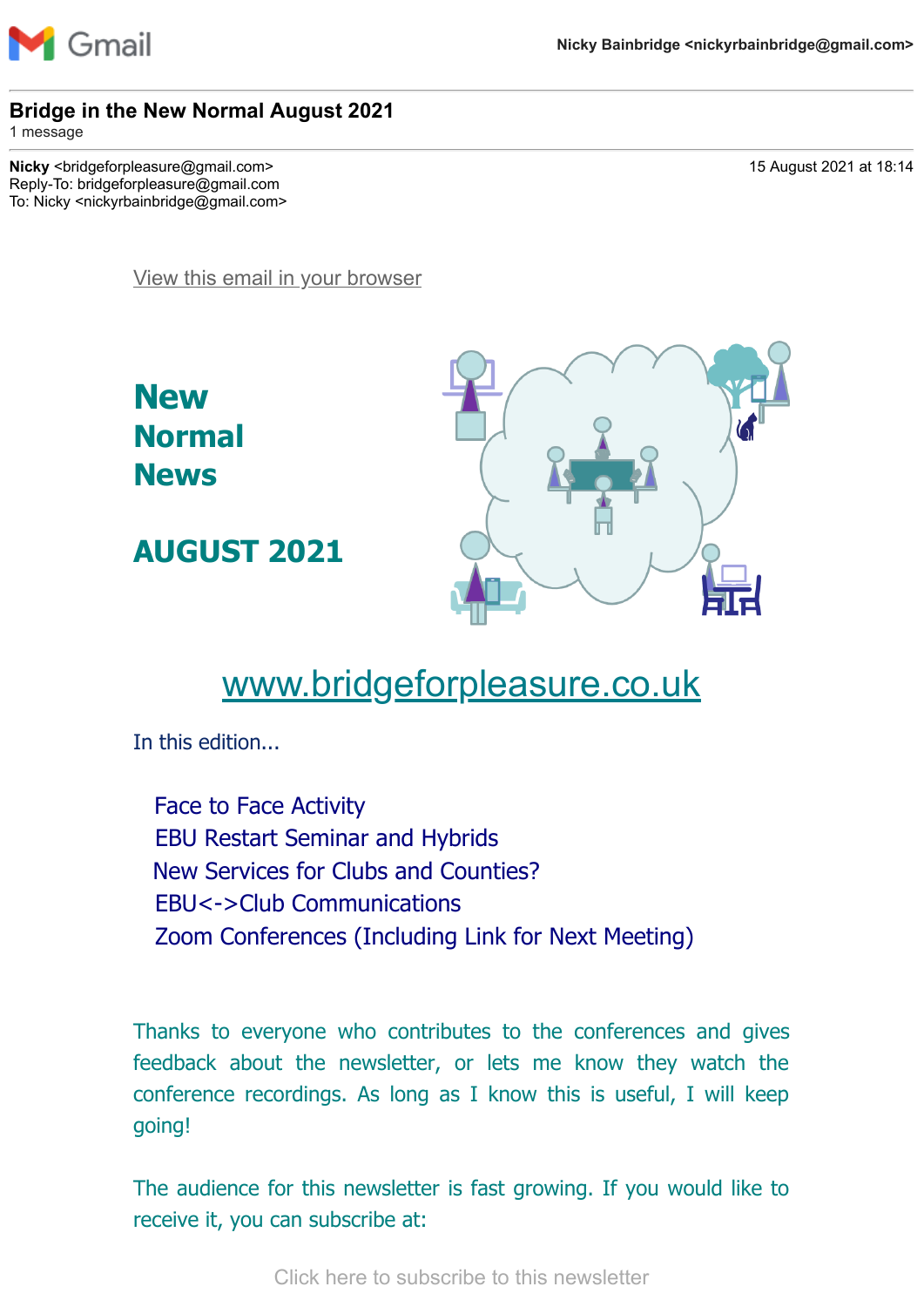# Face to Face Activity

# The Return to Face to Face is happening!

| Face to Face Sessions Offered per Week | 201 |
|----------------------------------------|-----|
| Clubs Offering Face to Face            | 78  |

78 clubs have posted the results of face to face sessions. Between them these clubs are offering over 200 in person sessions.

Many more clubs have given dates for the start of face to face. The total will be at least 100 by mid September and could be as high as 150.

Many players are cautious, and the relaunch has come at the same time as many other opportunities have opened up. Some fields are quite small, but there is evidence of slow increase in numbers.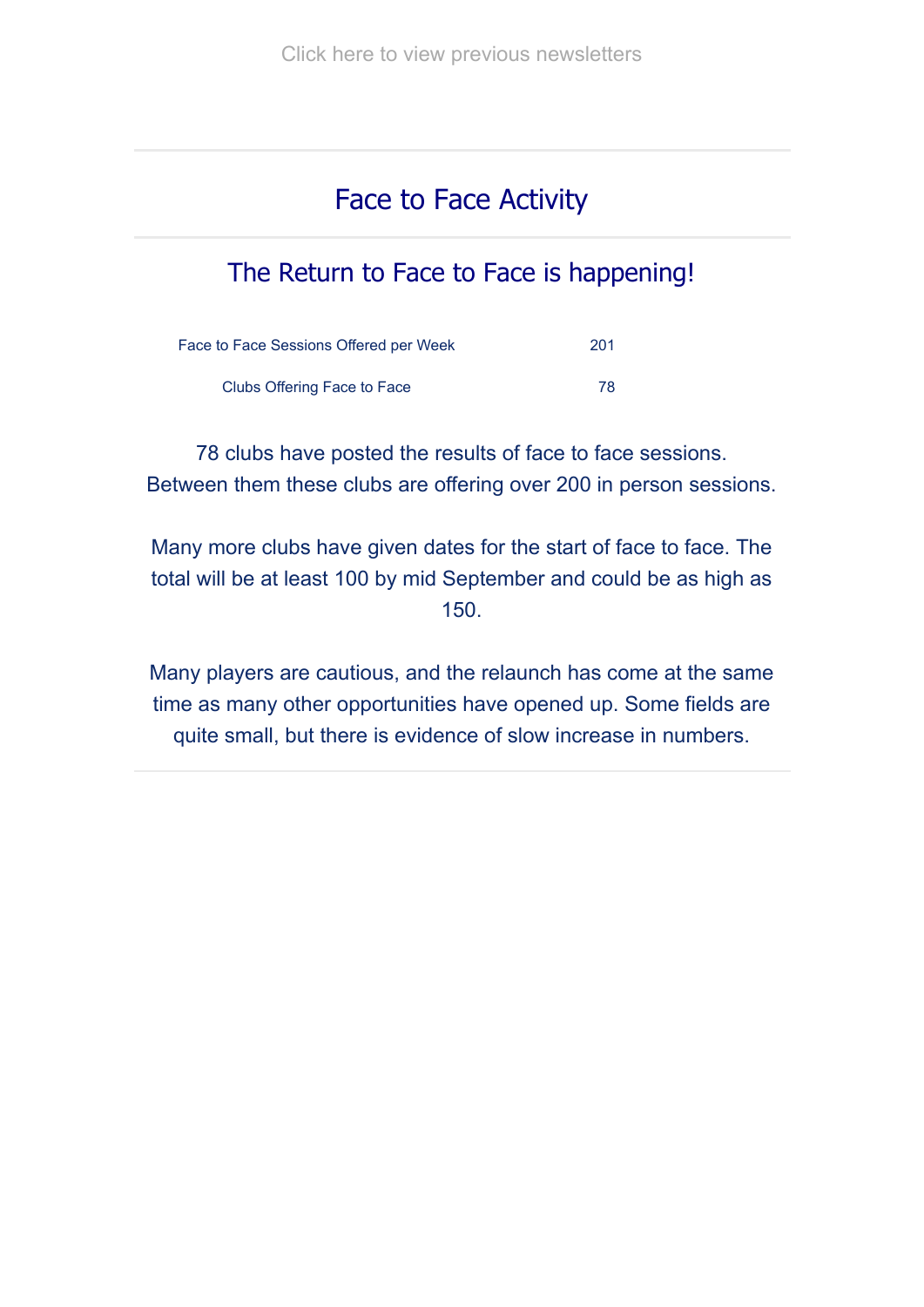

A page of statistics and comments from clubs (some direct to me, and some from their web pages) gives a good insight into the emerging new normal. Here's one important chart. You can look at the web site page for more detail at:

**[BFP Club Statistics Page](https://rugbyvillagebridge.us16.list-manage.com/track/click?u=5ca90c1560213b9616359b892&id=bfe7010f59&e=7736085cbd)**

### New Services for Clubs and Counties?

It looks like there's a new trend to provide services, rather than just technology, to assist bridge organisers.

Bridge Extras ([https://www.bridgeextra.com/](https://rugbyvillagebridge.us16.list-manage.com/track/click?u=5ca90c1560213b9616359b892&id=abc46e72bb&e=7736085cbd)) asks on its web site:

#### *[Bridge Administrators & Directors](https://rugbyvillagebridge.us16.list-manage.com/track/click?u=5ca90c1560213b9616359b892&id=482a8a4843&e=7736085cbd)*

Are you intimidated by technology but wish you weren't?

Do you effectively give up your playing when you need to run a game?

Does your club rely on a few people with IT skills, without whom things don't happen?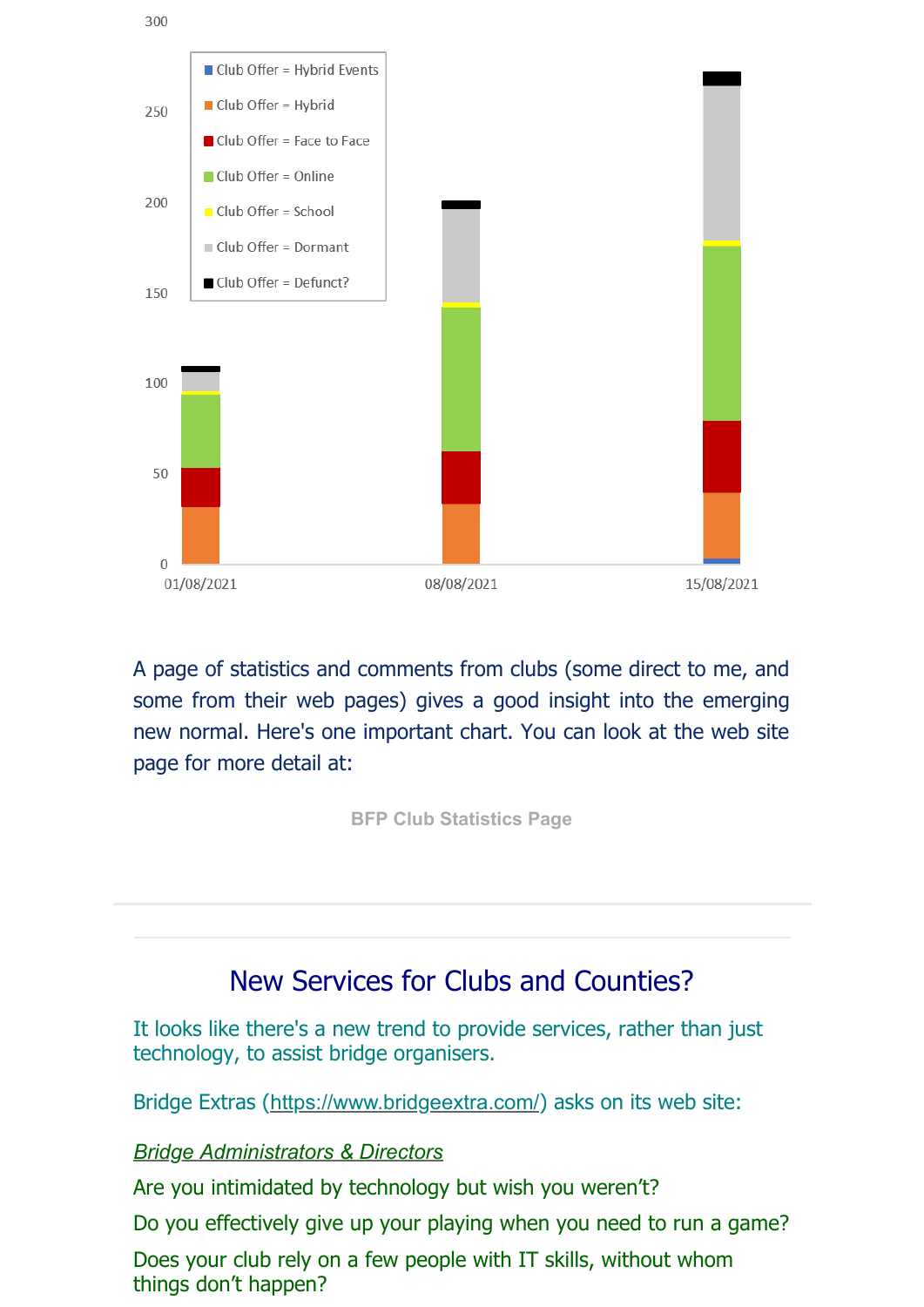If you answered, yes to any of these questions, BridgeExtras definitely can help.

and several clubs and counties are using them to manage entries to their competitions and/or run the competitions themselves.

Of course, at the start of the pandemic, the EBU's Jonathan Lillicrop, not only helped to get clubs going on BBO, but also undertook the direction of many EBU and EBU approved BBO virtual club events. But now others are offering the same kind of support, and on many platforms.

Perhaps this is a clue to the New Normal in bridge. Maybe there will be remote directors for in person sessions?

### EBU Restart Seminar and Hybrids

The EBU organised a seminar on the restart on 30th July. A recording is available at on the EBU YouTube channel:

[https://www.youtube.com/watch?v=eu7YJF6OZM0](https://rugbyvillagebridge.us16.list-manage.com/track/click?u=5ca90c1560213b9616359b892&id=88fe802a52&e=7736085cbd)

There will be a second restart seminar on Tuesday 17th August, the day before our next meeting. Contact the EBU for an invite.

On the agenda were items about hybrid events. Jonathan Lillicrop explained the principles of running two simultaneous sections, with the same boards, one in person and one online and then combining the results. The organiser has a choice of online platform, face to face scoring system, and combining software. One new option, presented by Pianola, is to use their online playing platform, bridgemates and EBU Score. This combination has the advantage of the availability of immediate combined results.

(Three clubs are offering hybrid events. Manchester Bridge Club was the first.)

I don't think any way of running a single event section where online players can play rounds against in person players using real cards has emerged yet!

### EBU<->Club Communications

The existence of this project was confirmed at the May Chairmen's meeting, but no idea of progress or when clubs can look forward to improved information flow. With the emphasis on "collaboration" in the meeting, a two way dialogue is hopefully on the cards.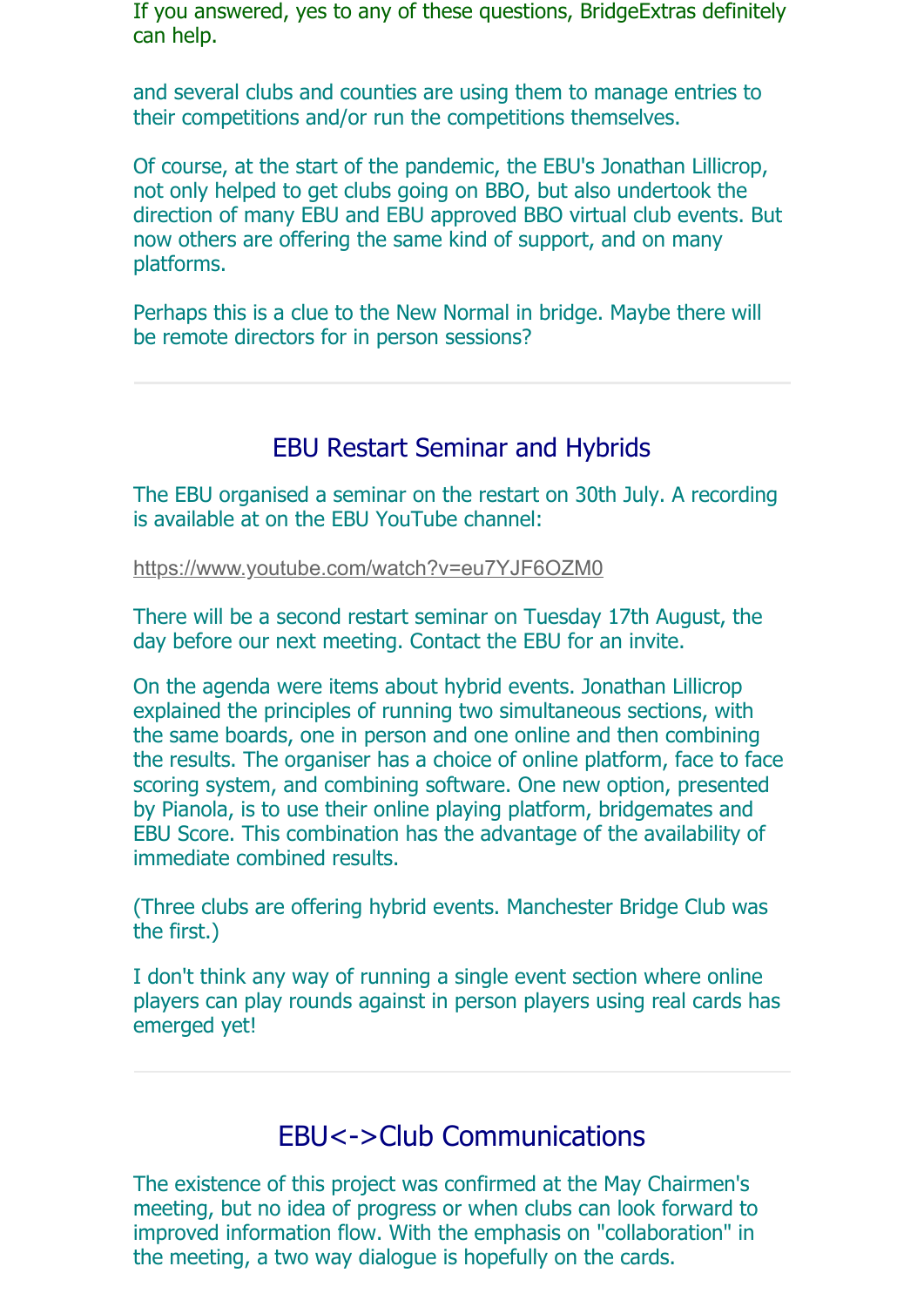A focus group meeting was held in May and, in June, club attendees were asked for examples where communications could have been improved.

We really hope to see regular communication, to all clubs, about this project.

### New Normal Zoom Conferences

The meetings are informal gatherings. They are intended to bring together a wide range of perspectives. They should allow constructive debate.

The proceedings are not secret and will be recorded and published widely.

Zoom conferences took place on:

 16th September 21st October 18th November 16th December 2020 20th January 2021 17th February 2021 17th March 2021 21st April 2021 19th May 2021 16th June 2021 21st July 2021.

A link for the next Zoom conference is below:

Nicky Bainbridge is inviting you to a scheduled Zoom meeting.

Topic: New Normal August 2021 Time: Aug 18, 2021 02:00 PM London

Join Zoom Meeting [https://us02web.zoom.us/j/82059786523?pwd=](https://rugbyvillagebridge.us16.list-manage.com/track/click?u=5ca90c1560213b9616359b892&id=2ae7bc9a03&e=7736085cbd) anBoNzRQUlFpNTg0MkppbkJURGZvQT09

Meeting ID: 820 5978 6523 Passcode: 820495

[Zoom link for the next New Normal Bridge Zoom Conference](https://rugbyvillagebridge.us16.list-manage.com/track/click?u=5ca90c1560213b9616359b892&id=c710c53d60&e=7736085cbd)